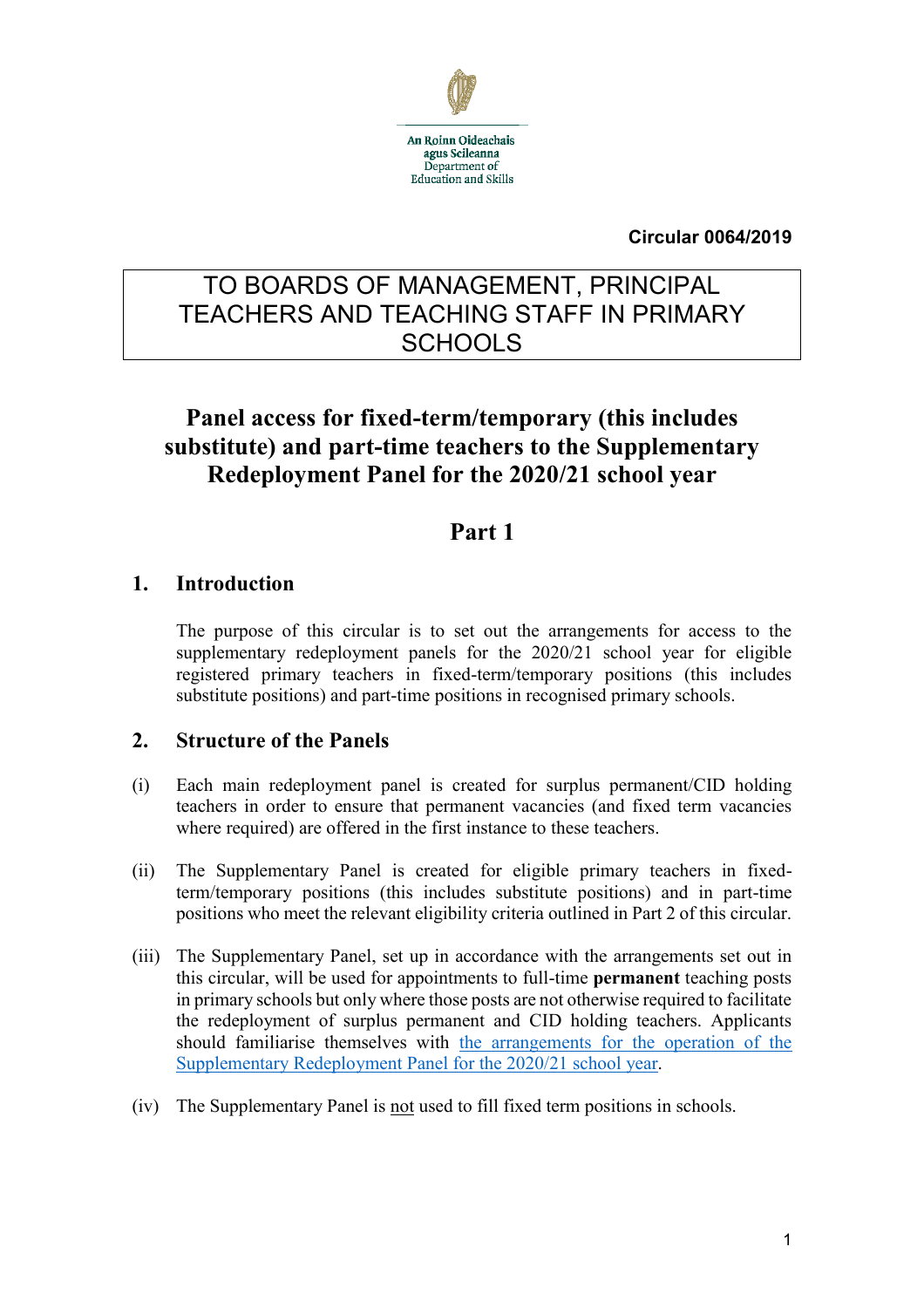#### **3. Application process for access to panels**

- (i) Eligible fixed-term/temporary teachers (this includes substitute teachers) and parttime teachers who wish to apply for access to the Supplementary Panel must complete the [Application Form for access to the Supplementary Panel for the](https://www.education.ie/en/Circulars-and-Forms/Popular-forms/application-form-access-to-supplementary-panel-2020-21-school-year.pdf)  2020/21 [school year.](https://www.education.ie/en/Circulars-and-Forms/Popular-forms/application-form-access-to-supplementary-panel-2020-21-school-year.pdf)
- (ii) Teachers being placed on the Main and Supplementary Redeployment Panels for the 2020/21 school year are given an opportunity
	- 1. to indicate (by tick box on the application form) whether or not they have a particular interest in being redeployed to a school that operates through the medium of Irish

and

- 2. to indicate (by tick box on the application form) whether or not they have a particular interest in being redeployed to a special school which operates under the patronage of the teacher's panel operator (this does not extend to a special class in an ordinary school).
- (iii) In completing this form, teachers are required to self-declare on their application that they meet the relevant eligibility requirements set out at Part 2 of this circular. Application forms from teachers **must** be fully completed and legible.
- (iv) Please note that eligibility for the 2020/21 Supplementary Panel is confined to those teachers that have met in full all outstanding conditions/satisfied all shortfalls in respect of registration with the Teaching Council at **20th December 2019**.
- (v) The base school for panel purposes is the school within that panel area where the majority of teaching service was given in the 2019 calendar year **or** the school in which the applicant is contracted to teach on or before 20<sup>th</sup> December 2019 to the end of the 2019/20 school year.

If, during the course of the 2019 calendar year, an applicant worked in schools situated in more than one panel area (e.g. schools in two different dioceses), the application for inclusion on a panel must relate to the panel area where the majority of the service in the 2019 calendar year was undertaken **or** the panel area in which the applicant is currently teaching providing that s/he is contracted to teach in this panel area on or before 20<sup>th</sup> December 2019 to the end of the 2019/20 school year.

Where a teacher has worked in more than one panel area, the teacher may not change their selected panel area after submitting their application form.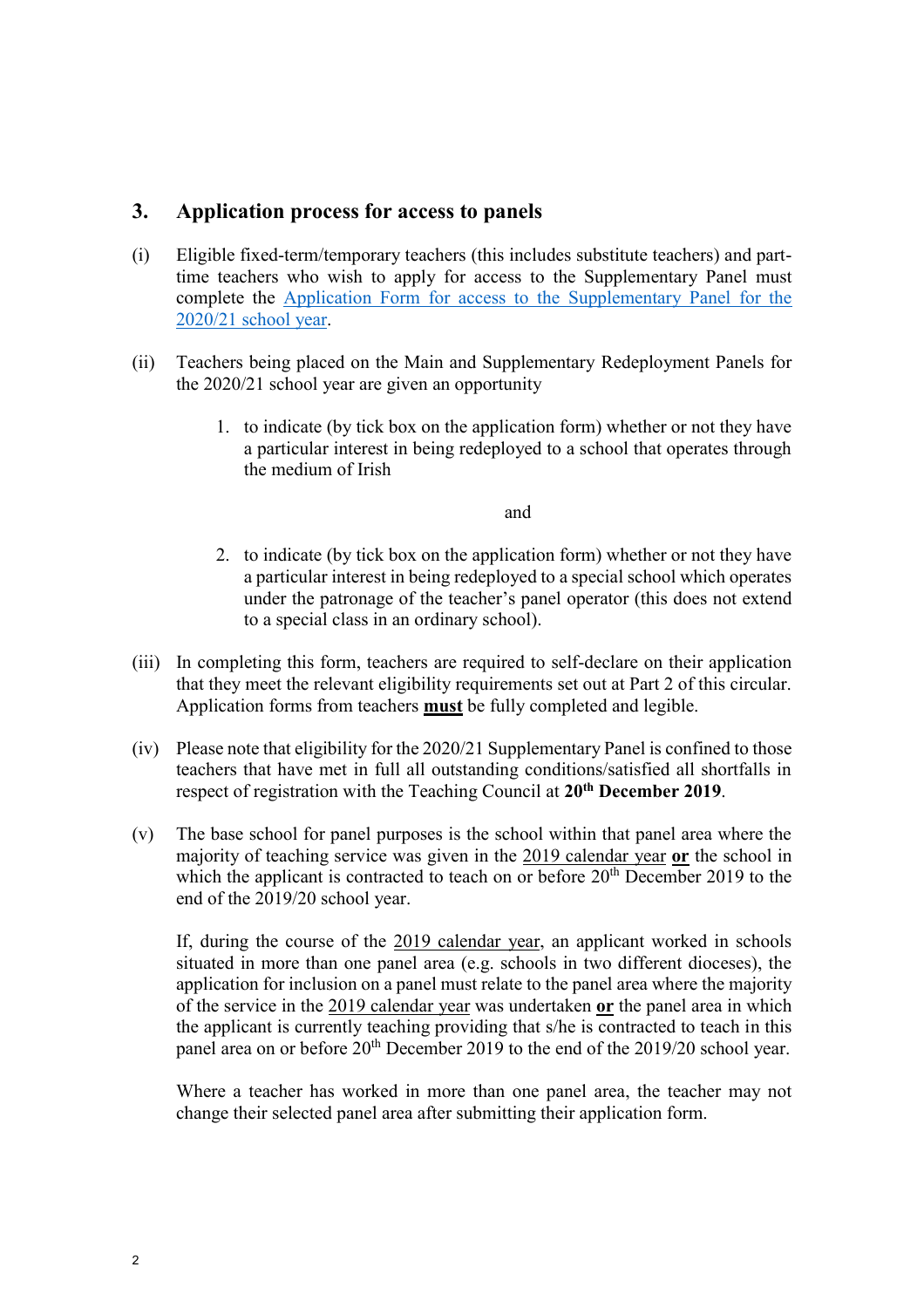- (vi) To simplify the application process, the Department will use existing Payroll and other relevant information held centrally in the Department to check eligibility conditions.
- (vii) All teachers applying for access to redeployment panels must include their contact e-mail address in a clear and legible format so as to facilitate the efficient operation of the panels. This e-mail address will be used by a primary school as the main point of contact with a teacher.
- (viii) Completed forms must be received in the Department on or before **Friday 20th December 2019** at the following address:

Primary Teacher Allocations Section Department of Education and Skills Cornamaddy Athlone Co. Westmeath N37 X659

#### **It is important to note that under no circumstances will late applications be considered for inclusion on these panels. Proof of postage should be retained by the teacher.**

(ix) It is the Department's intention to notify applicants of the outcome of their application by  $30<sup>th</sup>$  April 2020 or as soon as possible thereafter.

#### **4. Procedures once placed on the panel**

- (i) Checks will be carried out at appointment stage in respect of those teachers that are being appointed to permanent posts from these panels. Schools and teachers should therefore note that this checking process may invalidate a proposed appointment.
- (ii) Teachers placed on the Supplementary Panel who secure a teaching position for the 2020/21 school year must inform the panel operator immediately by email and complete the [Supplementary Panel Update Form](https://www.education.ie/en/Circulars-and-Forms/Popular-forms/supplementary-redeployment-PUF-2020-21-primary.pdf) to notify the Department in order that their name will be removed from the Supplementary Panel.
- (iii) Teachers placed on the Supplementary Panel who decide to leave the panel for any reason must inform the panel operator and complete the Supplementary Panel Update Form to notify the Department immediately. Such teachers should note that they cannot subsequently be reinstated onto the Supplementary Panel.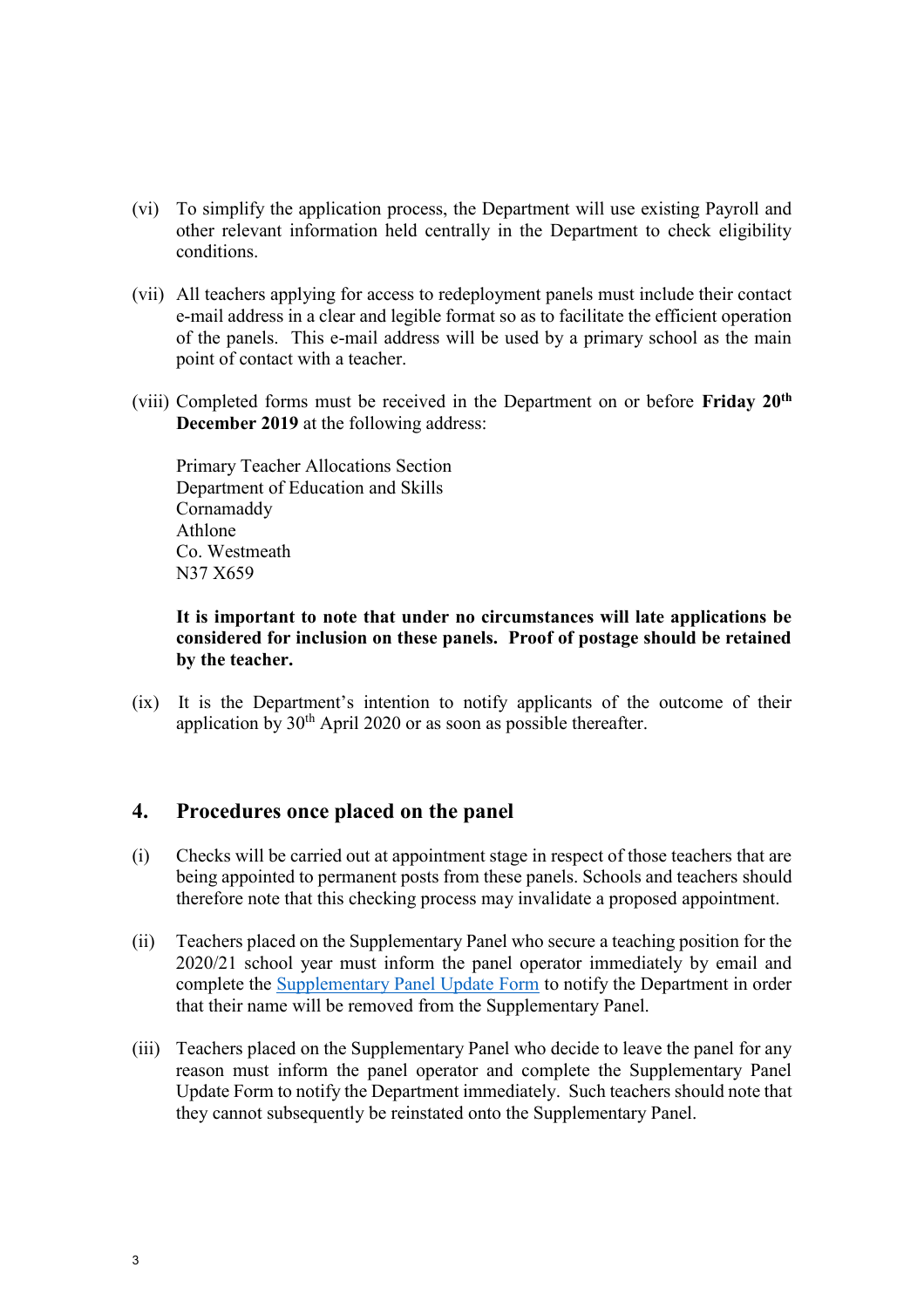### **5. Notification of circular to staff in your school**

Please bring the contents of this circular to the attention of any relevant staff in your school.

#### **6. Review**

The operation of these arrangements will be reviewed with the relevant education stakeholders in late 2020 to determine what adjustment, if any, is required for subsequent school years.

### **7. Queries**

The main focus of the Department's Teacher Allocations Section is on the teacher allocation process and the preparation of the main redeployment panels for permanent and CID holding teachers.

It therefore has very limited capacity to deal with individual queries in relation to this circular.

Such queries will, as appropriate, be dealt with by e-mail only at the following email address: [supplementarypanel@education.gov.ie](mailto:supplementarypanel@education.gov.ie)

#### **Please note that under no circumstances will the closing date of Friday 20th December 2019 be extended**.

Paraic Joyce Principal Officer Teacher Allocations Section

November 2019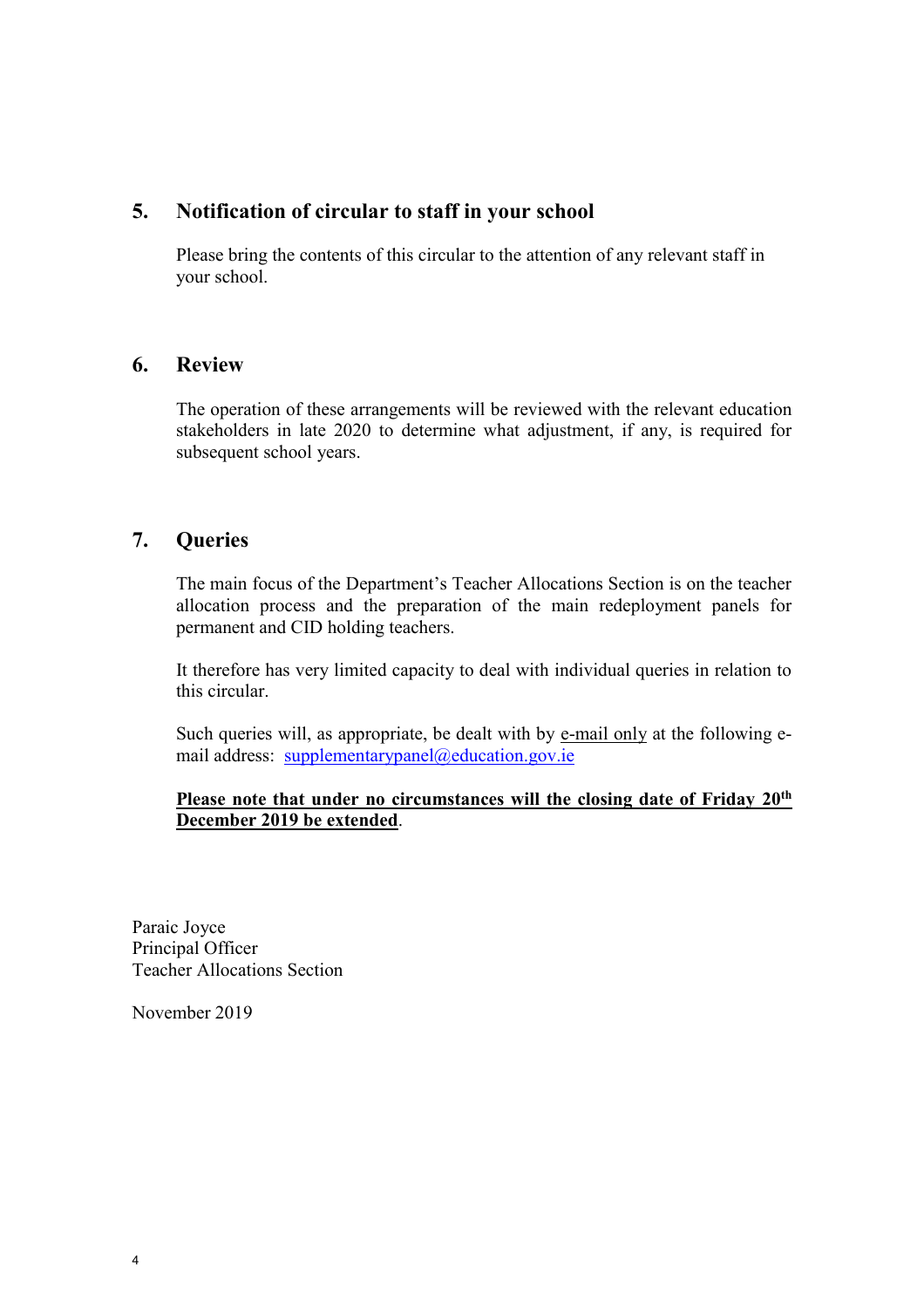## **Part 2**

# **Eligibility Criteria for access to the Supplementary Panel**

Fixed-term/temporary teachers (this includes substitute teachers) and part-time teachers who wish to apply for access to the Supplementary Panel must satisfy each of the eligibility criteria listed below*.*

### **1. Teaching Council Registration**

Fixed-term/temporary (including substitute) and part-time teachers that, by 20<sup>th</sup> December 2019:

• hold full registration (registered without conditions) with the Teaching Council under Section 31(5) of the Teaching Council Act, 2001, Regulation 2/Primary

or

• in the case of fixed term/temporary (includes substitute) and part-time teachers automatically registered in 2006 that hold registration with the Teaching Council under Section 31(2) and 31(3) of the Teaching Council Act as Primary and are fully qualified having satisfied all shortfalls, if any, identified by the Department of Education and Skills

**Applicants must attach a copy of their Teaching Council Confirmation of Registration letter, showing the date of their full registration, to their Supplementary Panel application form.** 

### **2. Salary Requirements**

There are two salary scales under which a teacher may be eligible, i.e.

- 1. Teachers whose first teaching appointment in a school was prior to 1 January 2011
- 2. Teachers whose first teaching appointment in a school was after 1 January 2011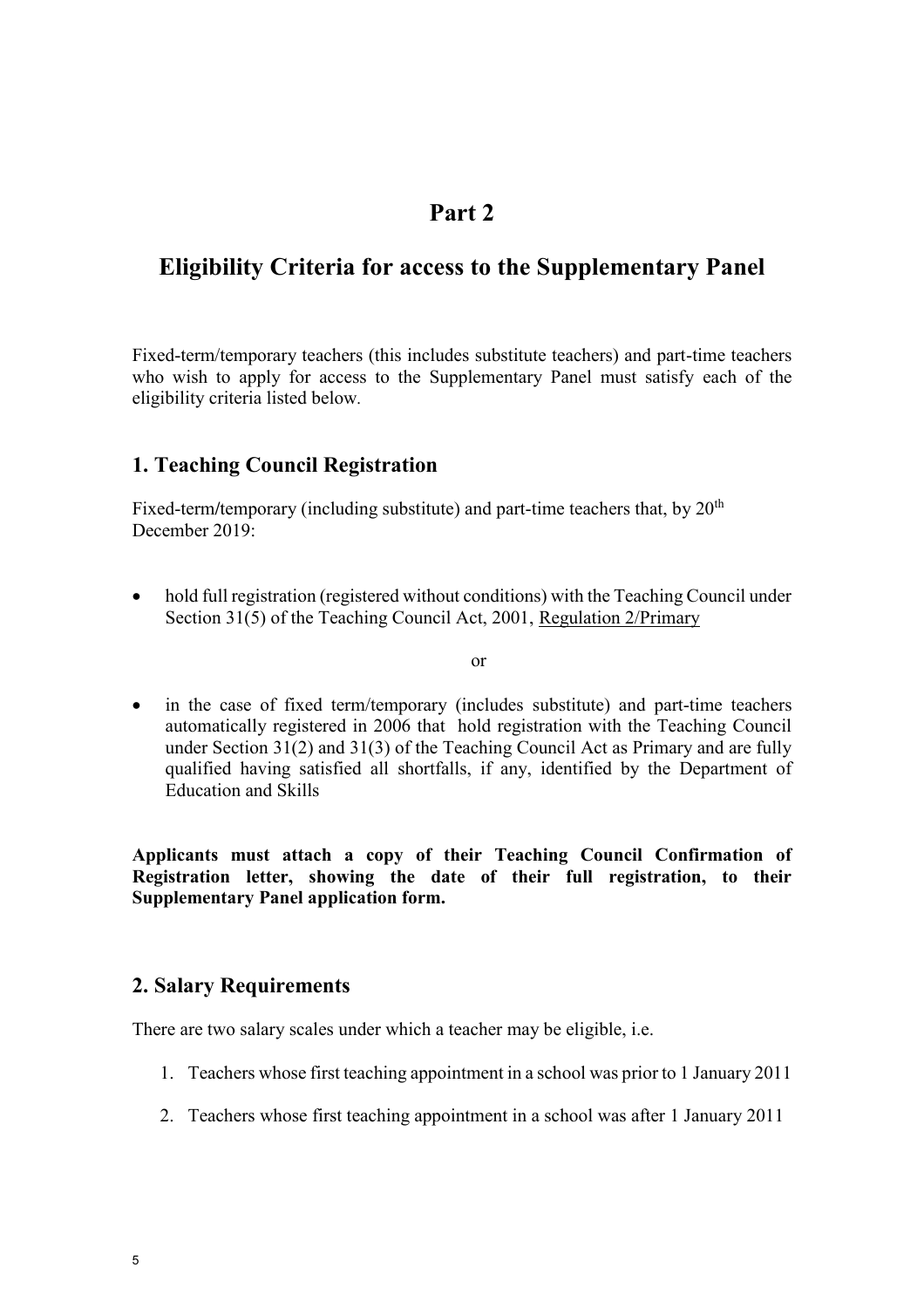#### **1. Teachers whose first teaching appointment in a school was prior to 1 January 2011 must satisfy (i) below and either (ii) or (iii) below**

(i) have been paid a gross salary of at least  $\epsilon$ 33,000 (including allowances) in the 2019 calendar year

#### **and**

(ii) on or before  $31<sup>st</sup>$  December 2019 be on the  $5<sup>th</sup>$  or higher point of the relevant teachers' salary scale (or the  $6<sup>th</sup>$  or higher point for teachers who commenced employment on the  $3<sup>rd</sup>$  point of the salary scale)

or

(iii) on or before  $31<sup>st</sup>$  December 2019 be on the 4<sup>th</sup> point of the relevant teachers' salary scale (or the  $5<sup>th</sup>$  point for those that commenced employment on the  $3<sup>rd</sup>$ point of the salary scale) and **on or before 20th December 2019** be contracted to teach **for the remainder of the 2019/20 school year**.

#### **2. Teachers whose first teaching appointment in a school was after 1 January 2011 must satisfy (i) below and either (ii) or (iii) below**

(i) have been paid a gross salary of at least  $\epsilon$ 30,000 (including allowances, if any) in the 2019 calendar year

#### **and**

(ii) on or before  $31<sup>st</sup>$  December 2019 be on the 4<sup>th</sup> or higher point of the relevant teachers' salary scale

#### or

(iii) on or before  $31<sup>st</sup>$  December 2019 be on the 3rd point of the relevant teachers' salary scale and **on or before 20th December 2019** be contracted to teach **for the remainder of the 2019/20 school year**.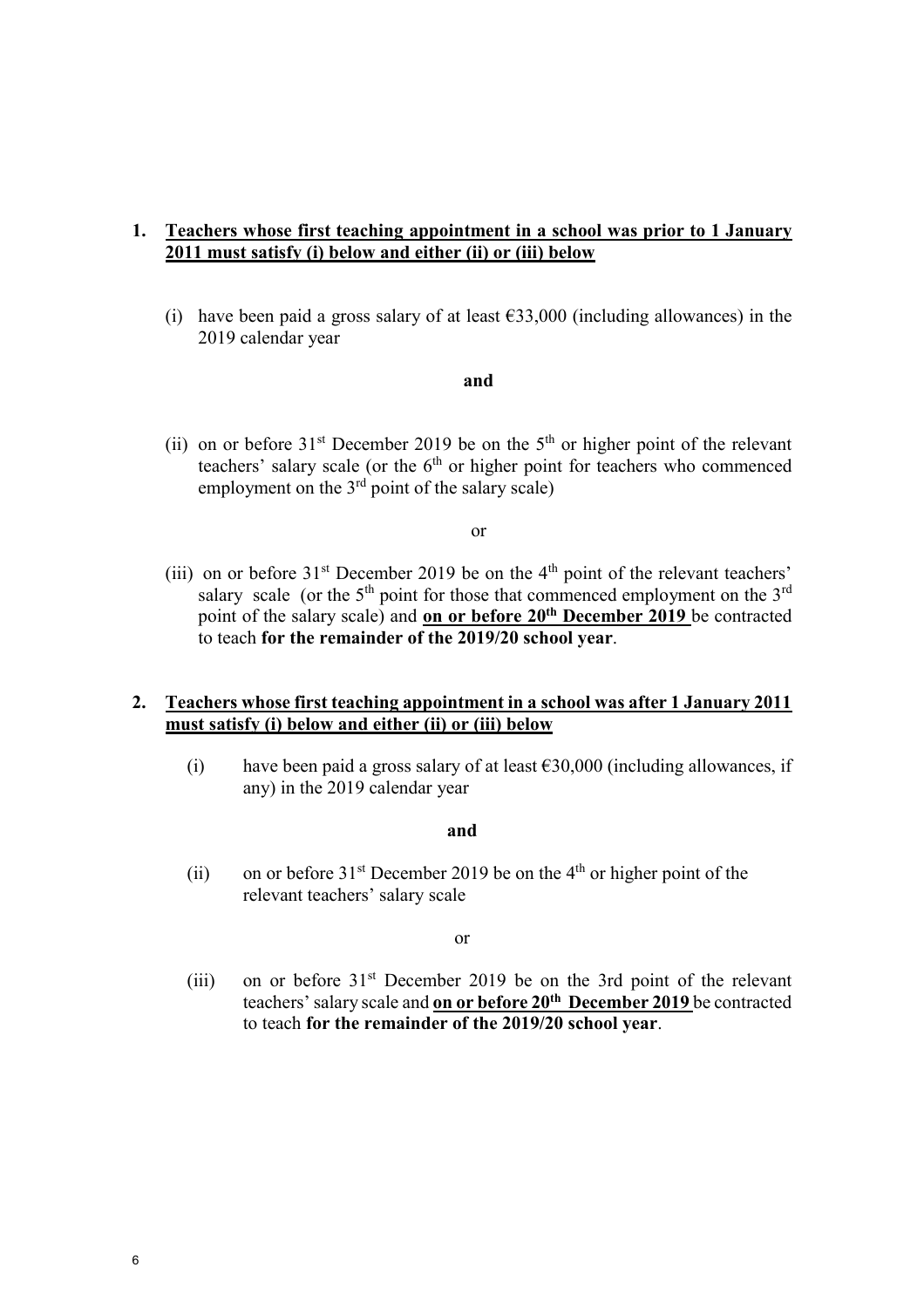| Date of your first<br>appointment                                                           | <b>STARTING</b><br><b>SCALE POINT</b> | Minimum scale<br>point to be on<br>by 31/12/2019<br>without need<br>for a contract | If you are on<br>the scale points<br>below by<br>31/12/2019 you<br>must have a<br>contract from<br>at least 20 <sup>th</sup><br>December 2019<br>to the end of<br>the 2019/20<br>school year | Minimum gross<br>salary<br>(including<br>allowances)<br>earned in 2019<br>calendar year |
|---------------------------------------------------------------------------------------------|---------------------------------------|------------------------------------------------------------------------------------|----------------------------------------------------------------------------------------------------------------------------------------------------------------------------------------------|-----------------------------------------------------------------------------------------|
| Teachers whose 1 <sup>st</sup><br>teaching<br>appointment was<br>prior to 1 January<br>2011 | $\overline{2}$                        | 5                                                                                  | 4                                                                                                                                                                                            | €33,000                                                                                 |
|                                                                                             | $\overline{3}$                        | 6                                                                                  | 5                                                                                                                                                                                            | €33,000                                                                                 |
| Teachers whose 1st<br>teaching<br>appointment was<br>after 1 January<br>2011                | $\mathbf{1}$                          | 4                                                                                  | 3                                                                                                                                                                                            | €30,000                                                                                 |

#### **In summary, all applicants must meet the salary criteria listed below on or before 31st December 2019:**

## **3. Haddington Road Agreement**

Please note that a teacher will be regarded as eligible for access to the Supplementary Panel if the only reason for not meeting the scale point criteria is due to the three month increment freeze(s) under the Haddington Road Agreement.

## **4. Service not reckonable for Supplementary Panels**

Applicants **must** declare on the application form whether permanent service and/or incremental credit as set out in the table below has impacted on their current salary scale point.

Reckonable service which is allowable for the purpose of Supplementary Panel access is service as a fully qualified teacher in a post paid for by the Department of Education & Skills **excluding** service types set out in the table below: